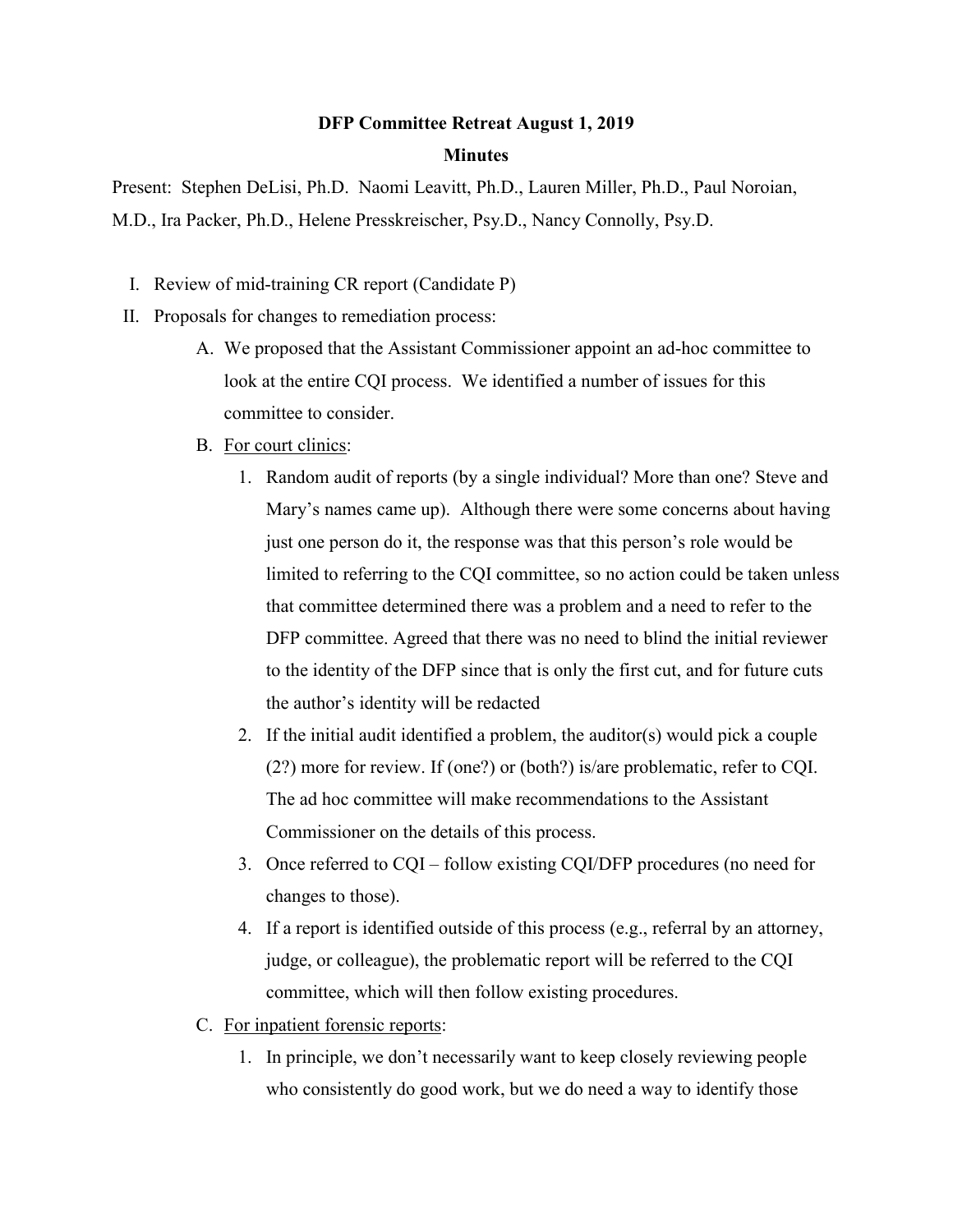whose work needs improvement. We want to streamline the process as much as possible, while still making it rewarding for the participants.

- 2. Inpatient facilities already do an internal peer review, but there are differences across facilities. One recommendation was for the Assistant Commissioner to include the following requirements that all inpatient facilities (BSH, WRCH, Fuller, and this includes all consultants) follow:
- 3. Each year, the peer review process should include at least one CST and one CR.
- 4. The reports to be reviewed should be chosen randomly, not by the evaluator being reviewed.
- 5. NOTE: each of the facilities use their own rating forms. We need to gather the forms and perhaps develop one standard form.
- 6. If reports are considered problematic, then they are referred to DMH Forensic.
- 7. DMH Forensic will identify a person (or persons given that there is no inpatient CQI, one suggestion was to have more than one person delegated to this task) to review the identified report(s). If problematic, refer to the DFP Committee, which will follow existing policies/procedures.
- 8. Alternatively, can have a parallel model with court clinics that is, a designated person (again, the proposal is to have more than one person, since there is no inpatient CQI committee) randomly review reports from each evaluator. If problematic report identified, refer directly to DFP Committee.
- 9. Another suggestion was to have reports reviewed across facilities (so wherever possible, no one in a facility will review anyone in that facility's reports)
- 10. In deciding between models/procedures consider that there are about 35 individuals who conduct inpatient forensic evaluations (between staff and consultants).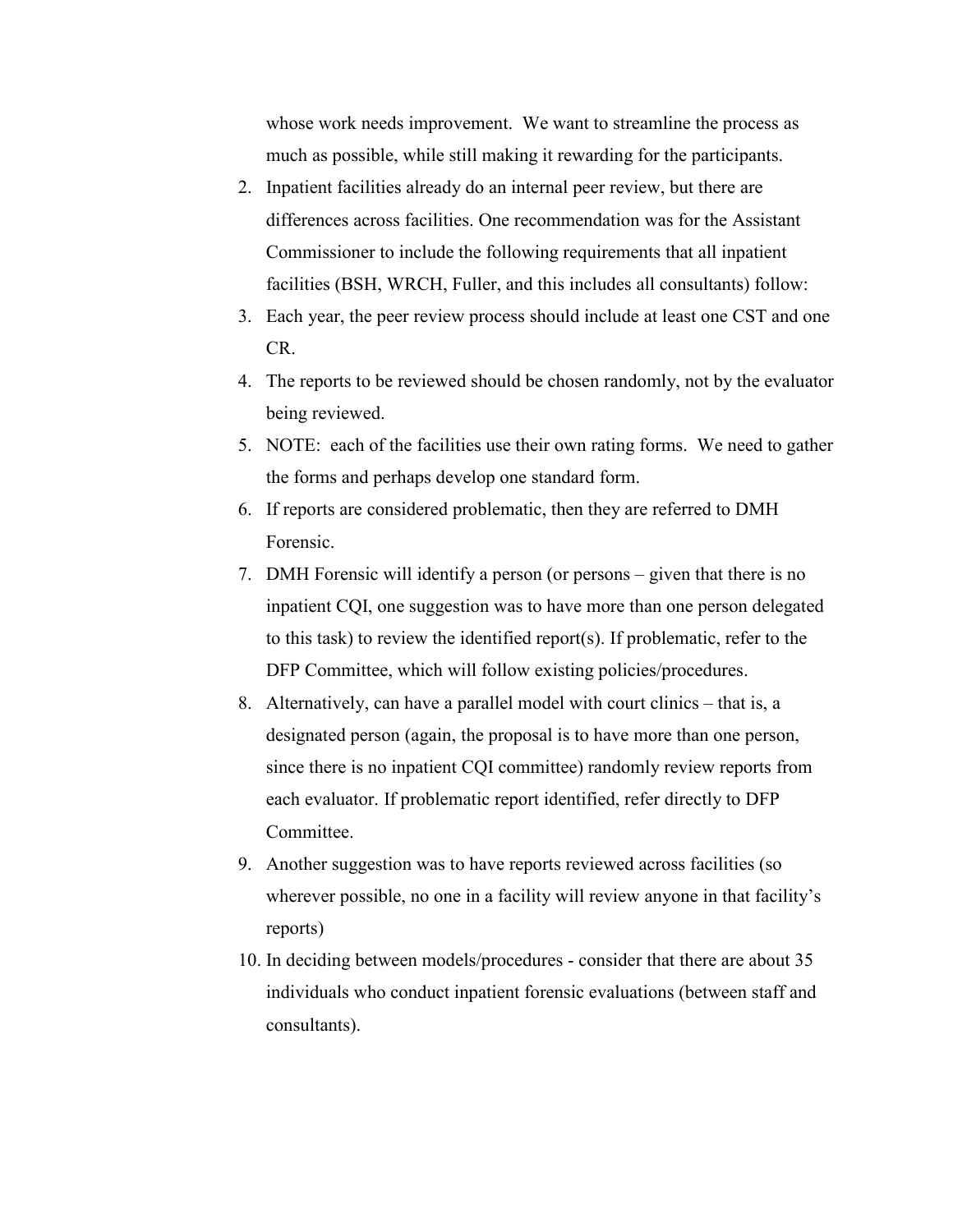- 11. One comment made was that the person or committee should be independent of the vendors. [This was not discussed, but also consider whether a non-state employee should review state employee reports.]
- D. Process once DFP Committee decides remediation is needed:
	- 1. Should vendors be responsible for providing remediation to their own staff (and similarly state employee for state employee evaluator)? Potential bias and conflict of interest issues need to be taken into account.
	- 2. There was not agreement on this issue some thought yes, others thought this should be the responsibility of DMH to provide remediation. This is an issue that needs discussion by adhoc committee, and recommendation to Nancy for final decision.
	- 3. Follow up: there was complete agreement that there needs to be follow up after completion of the remediation process. We have had instances of individuals undergoing remediation, and then subsequently being identified again as producing problematic work. The adhoc committee should recommend a process for follow-up following completion of remediation.

## E. Additional Notes:

- 1. Perhaps DMH can pay fee-for-service people \$100.00 to participate in the process. (One way or another, everyone conducting s. 15b evaluations must participate in peer review one way or another).
- 2. Ira and Mio have been in the habit of giving reviewers feedback on their feedback. That is a good practice to continue for several reasons (e.g., so we get some standardization of thresholds, so people aren't overly harsh, so feedback has a constructive tone and isn't too nit-picky).
- 3. There are about 35-40 people currently conducting 15b evaluations.
- 4. We estimate that it would take 1-2 hours to review each report.
- III. Standards for opining on need for care and treatment in 15(a) reports.
	- A. There is lack of clarity about the current expectations. Several ideas were discussed, that will require further follow-up from the DFP Committee over the course of this coming year.